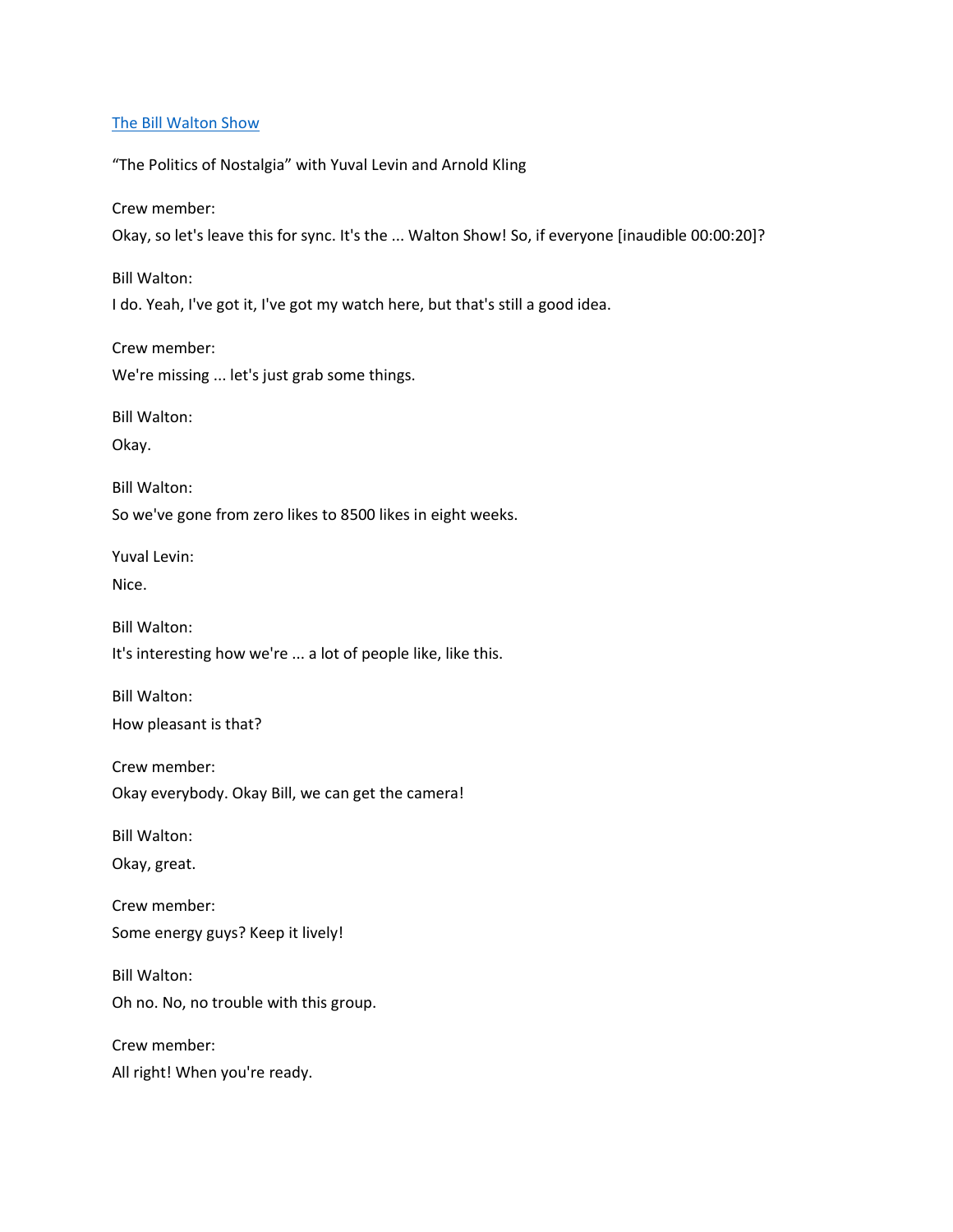Welcome! I want to talk with you today about politics and policy at the 35000 foot level. If you're like me, you're finding where we are pretty confusing, about our politics, whichs seem to be quite fractured, and our economic policies, which also seem to be up in the air. With me today to talk about this are two brilliant, wise men, Yuval Levin, and Arnold Kling.

#### Bill Walton:

Yuval is editor of National Affairs, the Hertog Fellow with the Ethics and Public Policy Center. He's a senior editor at the New Atlantis, and a contributing editor to National Review and the Weekly Standard. He also served in the White House domestic policy staff. He's the author, most recently of, The Fractured Republic, topic much on my mind today, which is about renewing America's social contract in the age of individualism. He holds a PhD from the University of Chicago. Yuval? Welcome.

Yuval Levin:

Thank you very much.

#### Bill Walton:

Arnold Kling, is an independent scholar who received his PhD in Economics from MIT. Previously, he was a researcher at the Congressional Budget Office, an economist at the federal reserve board, and Freddie Mac. He also founded the internet startup, HomeFair.com. He is the author of many books, most recently, Specialization In Trade, and The Three Languages Of Politics, which is going to be part of our conversation today. Welcome Arnold.

Arnold Kling:

Thanks Bill.

Bill Walton:

Welcome Yuval. Arnold, you want to kick this off? Where are we with the ... well let me just frame this a little bit. You've written, in a very interesting way about the three languages of politics-

Arnold Kling:

Sure.

Bill Walton:

And I'll let you describe that, which is one of the reasons why it's so hard for us to communicate with each other about solutions, because we occupy separate moral universes, or-

Arnold Kling:

Yeah.

#### Bill Walton:

-people in those camps do. And, Yuval, you've written extremely interestingly about how we're living in ... amidst the politics of nostalgia.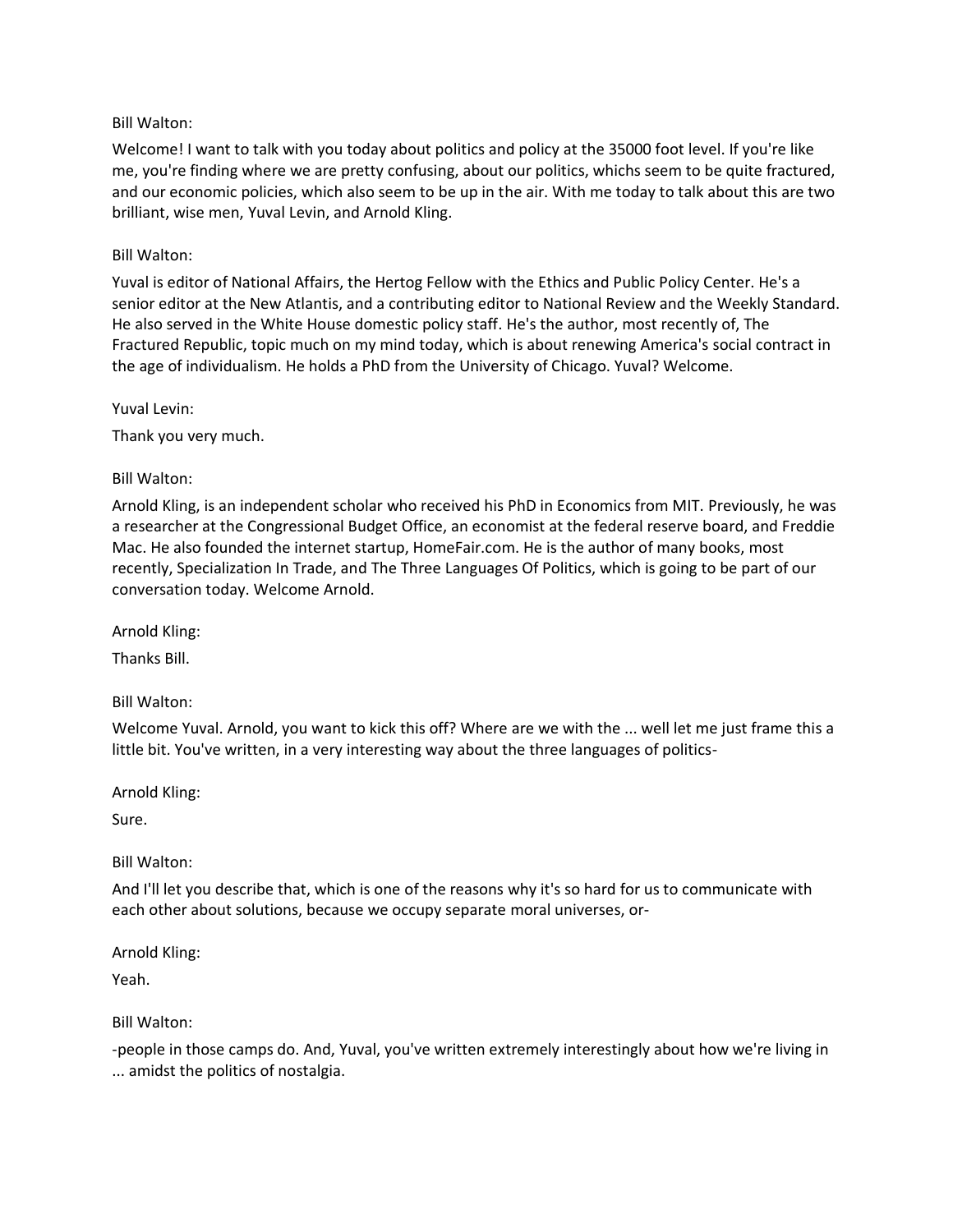# Yuval Levin: Mm-hmm (affirmative).

# Bill Walton:

In both the left and right, are dreaming of bygone days, which, in your view, and I think I share the view, are likely not to return. Arnold, tell us about the three languages. We talked about this in a previous show, but a quick Reader's Digest summary before we dive in would be helpful.

# Arnold Kling:

Okay, so I wrote this at a time when there was a lot of anger in politics, and now that anger has turned into outrage, and it describes the way each of three political tribes express outrage. The tribes I had were progressives who express outrage at the people that they believe side with oppressors, against the oppressed; and then there are conservatives who express outrage at people they believe side with the barbarians against civilization; and then the libertarians who express outrage at the people that they believe support the coercion of the state against the freedom of individuals.

# Arnold Kling:

So I wrote that at ... it's a reasonable description. I think politics has been somewhat upended by the more recent outbreaks, not just the United States, but in other countries of, sort of anti-elitism. I was thinking actually, that, if the United States were a parliamentary democracy, I think, just as a lot of the major parties in Europe have seen a collapse in popularity, we'd probably see the same thing here. I think the center-left might be collapsing, I think the center-right might be collapsing. I was asking if Yuval would be ... consider himself part of the collapse of the center-right, and you denied that you would be-

## Yuval Levin:

Well it feels like collapse, I just don't know about center-right, but, but yes, I mean, I agree with you. I think we're in a sense, lucky to have a two-party system at this point, because otherwise, things would seem even more out of control, than they do.

# Arnold Kling:

We'll see what's like when the far-left takes over the democratic party and they win. You may not be quite as happy with the two-party system at that point.

## Bill Walton:

Well, the guys in the house say ... the Republicans in the House say they're basically two parties in the House. You've got the hardcore Tea Party-ers and then you've got the people that like it pretty much the way it is, and want to keep that job, and the House gym.

## Bill Walton:

I suppose we've got the same things on the left. Talk about the ... let's introduce the idea of the politics of nostalgia.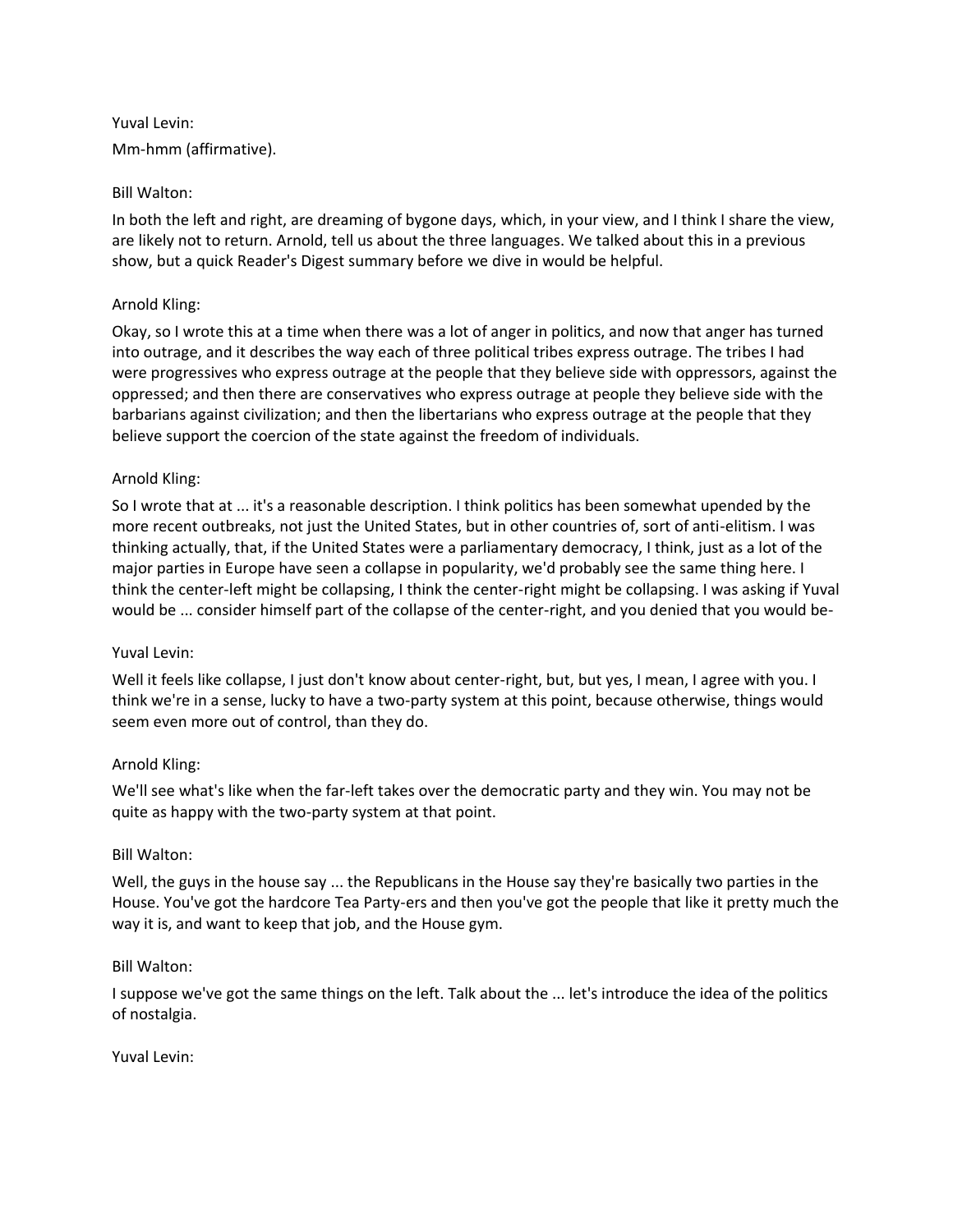Yeah, well, so, in a sense I start from a certain place, from a sense that there's enormous frustration now in our politics. That's unavoidable. And the question is, "Why have we gotten into a place where both parties really are expressing different forms of frustrations with our political circumstances."

## Yuval Levin:

And I think one way to understand that kind of moment is to step back and think about how people express themselves in politics. We do that now, we do that really over the last decade and more. What you find is an enormous amount of nostalgia on both sides. And it's nostalgia for a similar kind of time; maybe for different reasons, where if you were just told that Politician X gave a speech about how people used to go downtown and get a factory job and keep it for life, and maybe their kids could work at the same place, and that was the simpler time, and we've lost a lot since that time, you know, it would actually be pretty hard to say if that politician was a Republican or a Democrat, or which kind of Republican, which kind of Democrat.

# Yuval Levin:

It's what everybody says, and there is an implicit nostalgia for, especially the United States of the post-WWII era, that in different ways the right and the left really exhibit.

# Yuval Levin:

And you know, we've just had a Presidential election where two 70 year olds ran against each other. It's hard to think of a better example of a country that thinks about the future by thinking about the past. And the idea of Hillary Clinton and Donald Trump arguing about who could more effectively bring steel back to Pittsburgh. It's a strange way to think about the purpose of our politics.

## Bill Walton:

And you wrote that both Rick Santorum and Barack Obama who don't exactly exist in the same political universe gave essentially the same speech-

Yuval Levin:

That's right.

Bill Walton:

-about how great thing used to be.

## Yuval Levin:

Yeah. And looking to many of the same kind of points of example, now the right tends to emphasize the cultural side of the 1950s and 60s; the cultural, the moral consensus, the high marriage rates, the high birth rates. The left tends to emphasize the economic cohesion of that time; the low inequality, the strong unions, the confidence in large institutions, these are different things, but they're both forms of nostalgia for an America made possible by a very peculiar kind of post-war moment. It is not how the country has usually been. And it's not how the country has been for quite a long time. And so, the question for us is really, how do we come to terms with the ways America has changed since then, some of which are good, and some of which are bad, and you have to use the good to address the bad.

Bill Walton: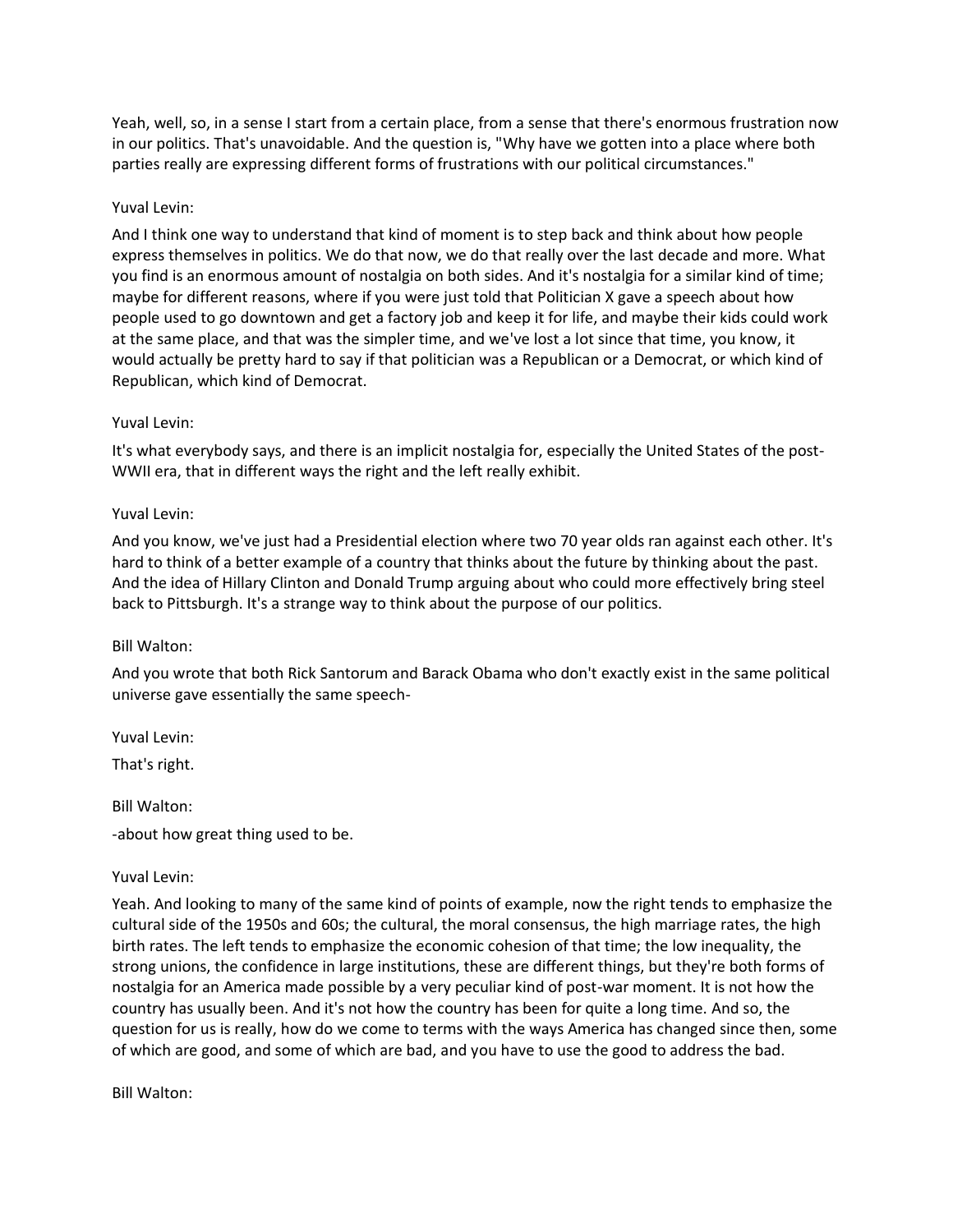Well, the best year for the left was the Great Society Year of 1965.

Yuval Levin:

Right.

Bill Walton:

When they'd just launched all the good stuff that Lyndon Johnson-

Yuval Levin: Yeah. And no results were in yet, so no real-

Bill Walton:

(Laughs)

Yuval Levin:

You could still believe in the promise of it though.

Bill Walton:

But they're in now!

Yuval Levin:

Yeah!

Bill Walton:

And the pinnacle for the right was in 1981, right.

Yuval Levin:

Yeah.

Bill Walton:

The Reagan Revolution.

Yuval Levin:

Yeah.

Arnold Kling:

And again, probably results more mixed than people are willing to admit.

Bill Walton:

Absolutely. Yeah.

Arnold Kling: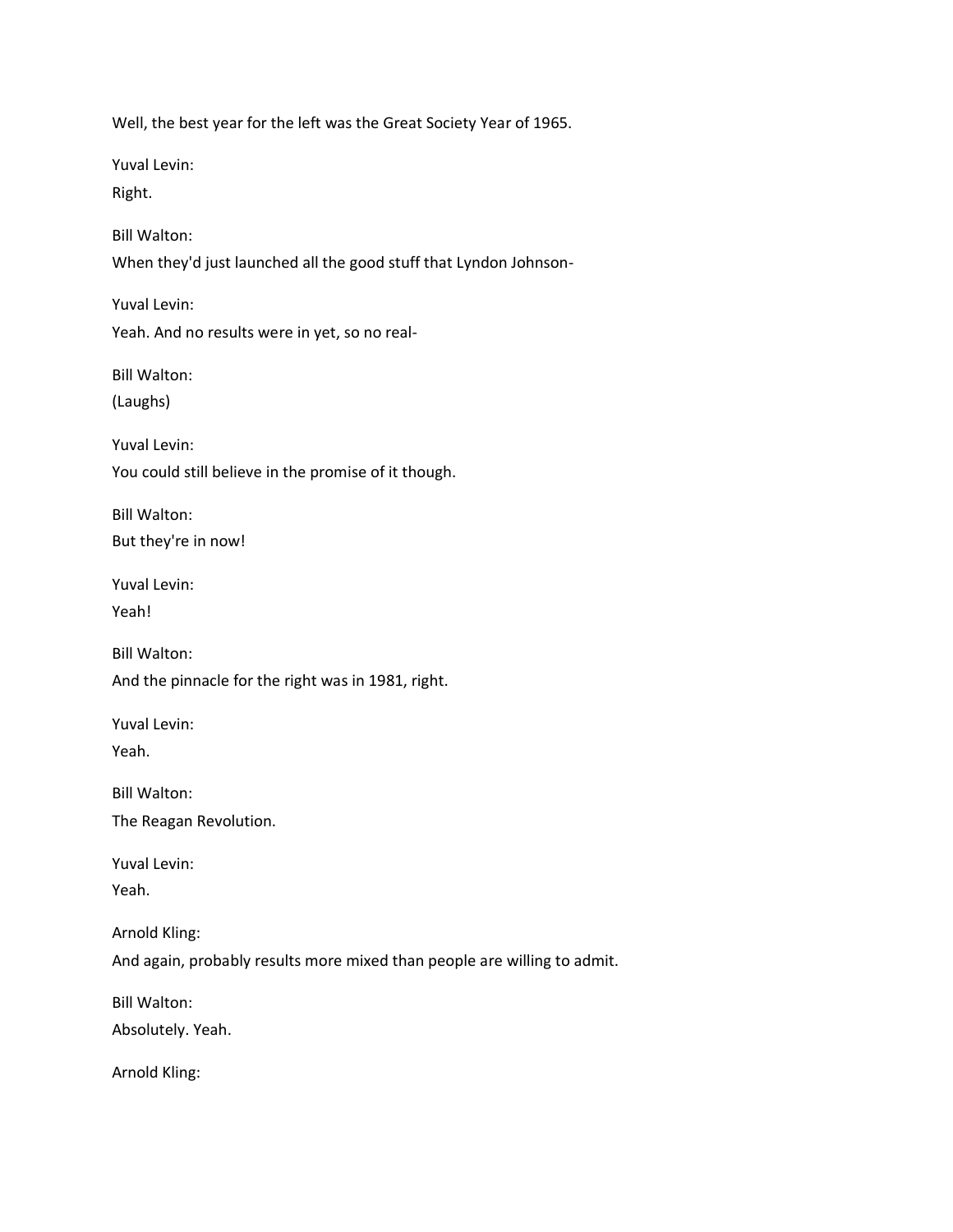It's certainly broke down one of the most important cultural norms, which was the norm around heading toward a balanced budget. And we don't know how that's going to play out. Some of us are quite nervous about where that's headed.

Yuval Levin:

Yup. But you know, every election in the 21st century has been about, do you prefer 1965 or 1981. Over and over, we've basically had an argument about which of those years was the best year. So it's like the old joke in The Simpsons, about soccer tournaments being about which is the best country, Portugal or Mexico. I don't know!

Bill Walton:

(Laughs)

Arnold Kling:

(Laughs)

Yuval Levin:

That's really not the question! Our politics for a long time now has been which is the best year, '65 or '81, and in the meantime, the country has bene living in the 21st century. And we don't have enough of our politics geared to the challenges we actually confront in this time. And to the strengths we have, which we shouldn't underestimate.

# Bill Walton:

So we have the Three Languages, maybe more languages, depending on where you are in the, in Arnold's world, and if you got the 1965 people, the 1981 people, and then the other division, which we pointed out as the elites versus the rest of the country, and that seems to split in an entirely ... that's not necessarily politically partisan, that's just people feeling left out of the 21st century.

# Yuval Levin:

Well, I think it's very much connected to this politics of nostalgia, because there a sense that's, again, been growing since the beginning of this century and before, that our governing elites are disconnected from the realities of people's lives, in a way that makes our politics have less and less to do with the real circumstances. And that frustration bubbles up. And it happens on the left and on the right. And it's gotten to a place where our political leaders, you know, 15 years after the beginning of the 21st century, when it should have been reasonably clear that the politics of this century were not going to be about how to govern after the end of history, but were going to be about some discrete challenges and difficulties. The best the two parties could come up with in 2016 was running Bill Clinton's wife and George W. Bush's brother for President. And the country looks at that and thinks, "There's gotta be a better way." I think that's behind a fair amount of the dissatisfaction of people of their own leadership.

## Bill Walton:

Well, those are the politics ... but there's also the economics, which is the subject that I'm interested in as anything is, what do we think we have now, versus what people are nostalgic for. And if you look at America after WWII, you point out I think, Arnold you've written on this as well, we had a United States economy which was the only surviving economy after WWII. Japan and Europe were flattened. And so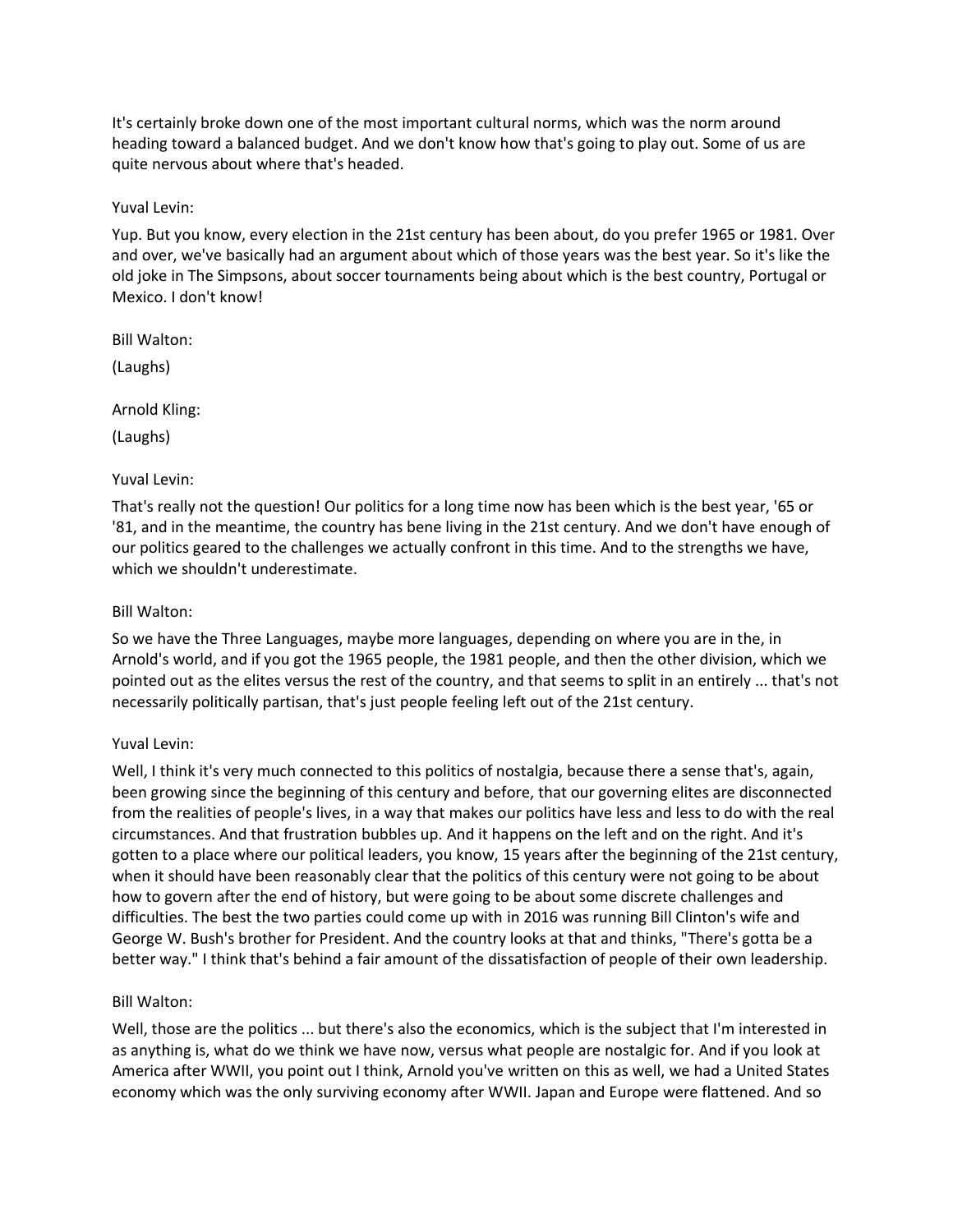we had really, two, three decades of a world where we were very insulated from the forces at work, that are at work now.

#### Arnold Kling:

Yeah, I'm struck by, and I keep trying to emphasize to people, just how much we have a different economy now than we did in 1960. 1960, we're still coming out of an era where there were heavy industries, what dominates. You know, WWII was one won by heavy industry, our ability to produce more steel, more tanks, more airplanes, and so on.

## Arnold Kling:

We don't have that now. We have, the world of intangible goods and services being most prominent; things that we see in Google, Facebook and so on. So it's very different. One of my lines is, the economy is something that evolves at the speed of culture. And we know that our culture is evolving rapidly, we just ... some of it, Yuval, might be very disappointed at the way it's evolving. But the ... because it's embedded in culture, it evolves more rapidly than the physical world, and that's why economists have a hard time keeping up with it.

## Arnold Kling:

And economists are still trying to look at the economy as if it were 1960, and we were allocating capital and labor, it just ... it isn't that way anymore, and I think we've got a long way to go to catch up to understand what's going on, to understand the ... why divergence is in the economy, the difference between what's going on in San Francisco versus Akron. The difference in different ... in prices shooting up in certain areas of real estate, in health care and higher education. Prices coming down for consumer electronics.

## Arnold Kling:

We used to have a much more homogenous economy, now it's much more divergent. And I don't know that we have the tools yet to understand it. And I think we're actually having a hard ... we're kind of falling further behind in our understanding of it.

## Yuval Levin:

You know, I would say that that's connected to a broader set of trends that I would describe as fragmentation, more broadly, if you think about, what's happened to American life since the 1960s, fragmentation is not a bad way to think about it. We went from an unusually consolidated form of American life, after the war, after the Depression, and in every way we became more diverse culturally, we became more diverse economically, politically. And we have had a hard time coming to terms with some of what that means. What really strikes me about what Arnold says in a lot his writing about this question is that the sheer fact of that diversity means that a lot of the tools we have for understanding our situation are out of date. And I think that really strikes you when you think about the intersection of the work that academic economists do and the work that policy makers do. Academic economics right now is unusually useless to policy makers. And you know, you read the minutes of the Fed, and they just kind of sit around thinking like-

#### Bill Walton:

"Unusually useless."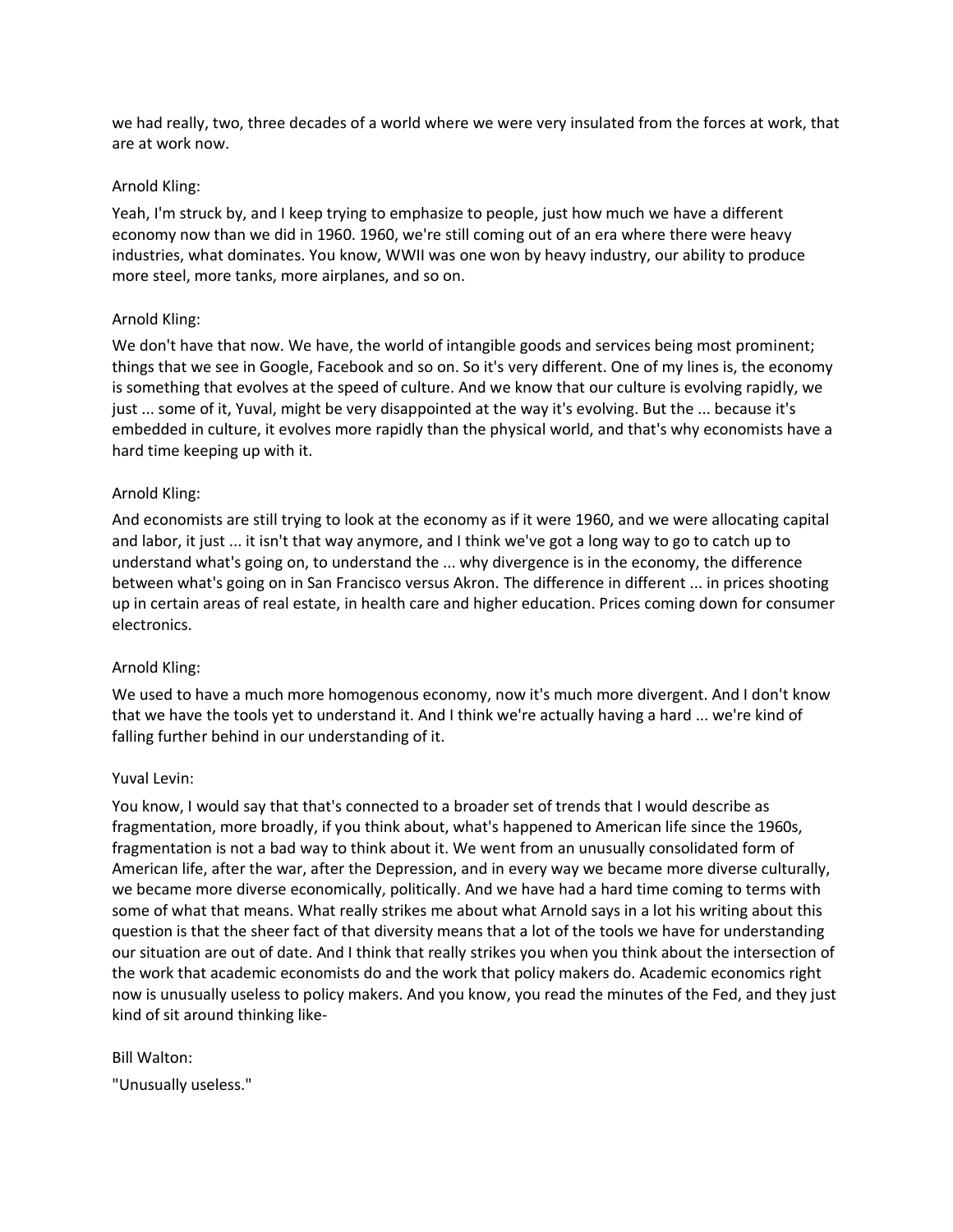Yuval Levin: Yeah!

Bill Walton:

Yeah.

Yuval Levin:

Most of the social sciences are generally not useful to policy makers, right? But I think if you were to look at exceptions, you would look to economics, and you would look to foreign policy within political science; two areas where academic work has often been very directly linked to the work of policy makers.

# Yuval Levin:

In both of those cases now, the work being done in the academy is largely useless to policy makers, and policy makers feel a drift; they feel like they don't have any guidance, they don't have the right theories, so in economics, if you read the Fed minutes, they just don't know what's going on. And the tools they have, you know, they're reasonably happy with what's going on, it's not a disaster at all. But, the idea that you have low unemployment and low inflation at the same time as fairly low growth, and what's going to happen next, they don't feel like they have theory that really gives them guidance.

# Yuval Levin:

And if you look at people who are charged with making foreign policy for a country, left or right, there used to be these debates between big schools of thought in foreign policy, where there was a clear distinct difference of opinion about the purpose of American foreign policy, how to think about the behavior of other countries, none of that really exists now. There's purely ad hoc policy-making. Ask somebody at the State Department, "What do we actually want out of our relationship with China," you're not going to get a very good answer. And it is I think, an unusual moment in that sense.

## Bill Walton:

Well, is that because the consensus about promoting American interest is no longer there? If you look at what Trump said in foreign policy, or in trade, it's America first, and you know, "This is about America," and we've had-

Yuval Levin: I think this precedes Trump, you know, it's-

Bill Walton:

-people who were perceived in real globalists.

## Yuval Levin:

I think that this is a matter of kind of, running on fumes, since the end of the Cold war, where we've tried to keep using the same frameworks that were useful during the Cold War, after it. Instead of coming to think about how the world now might be different, what would be unleashed by the lifting of this very powerful framework of East versus West.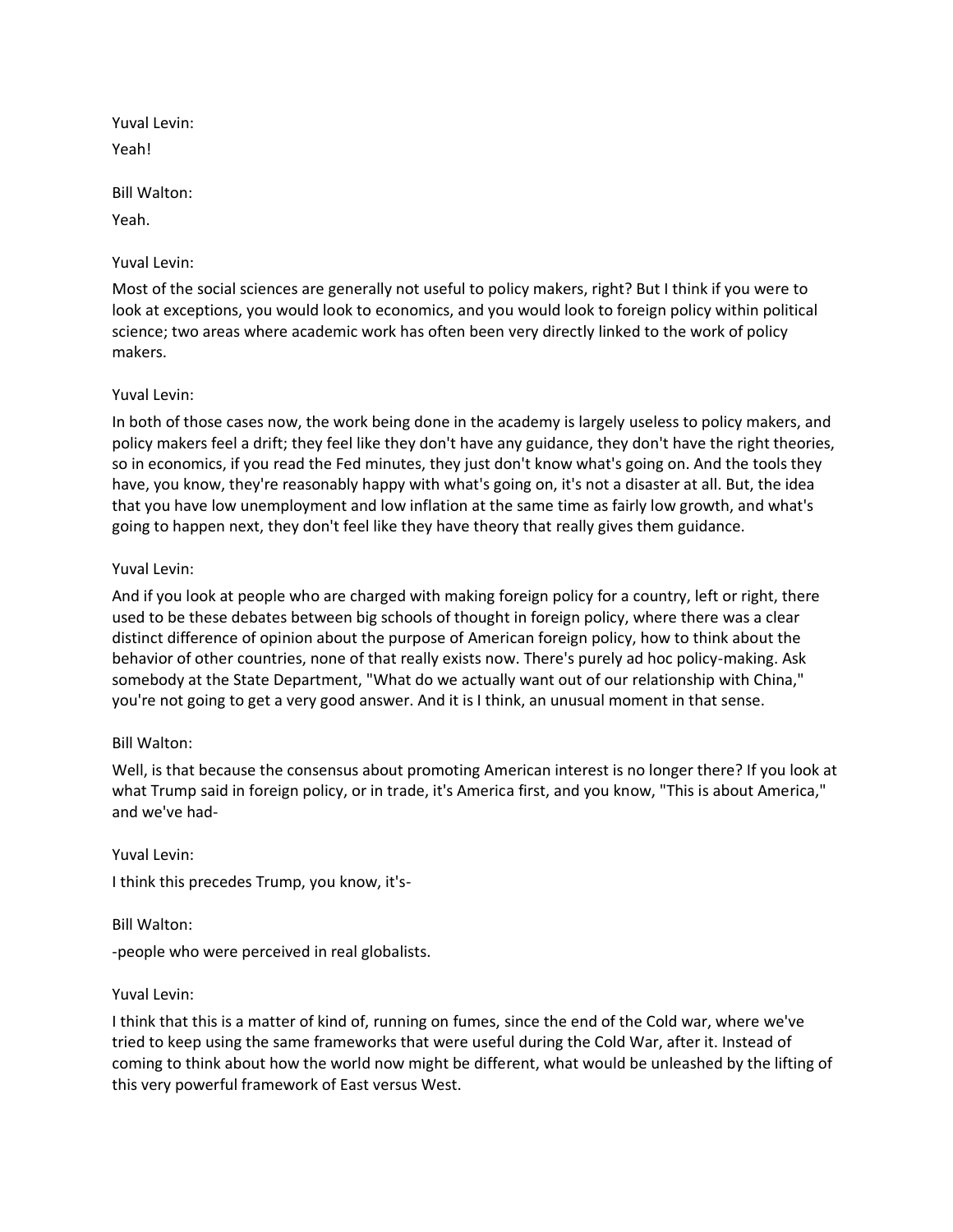## Yuval Levin:

I think what's been unleashed is something like nationalism and populism, and ethnic tensions, and economic uncertainty, but we don't have a theoretical framework that lets us understand that. And look, theory has to follow practice, it's not as if we can't function without it. But it is strange, how long we've continued to run on these fumes, and so in that sense, how long our policy makers have been left out to hang by the people who might otherwise help them think about the world and understand it.

## Bill Walton:

And you worked at coming back to your notions of economic academic work. I think it's very interesting, that as John Allison said at BB&T, that the Feds, PhDs and economics have missed every single one of the market meltdowns in the last hundred years.

# Arnold Kling:

Well, especially the one ten years ago. And I've railed about this, I've recently received pushback, somebody said, "Have you read the Diamond and Dybvig model," and this is a, you know, somebody wrote down some-

Bill Walton:

Diamond and Dybvig.

Arnold Kling:

Yeah, it's-

Bill Walton:

Well, we'll curl up with that-

## Arnold Kling:

Yeah, right. Anyway, they, so, and I had read it. It actually is probably better than other stuff, because it includes the possibility of bank runs. And so, people say, "Wow, we've had a model that allows for bank runs. Isn't that great?" Well, it's wonderful, except you know nothing about credit default swaps, CDOs, any of the financial instruments that actually were involved in the financial crisis, and of course you didn't see it coming, because you didn't even know what any of these things existed. So, again, that's to me, a dramatic illustration of the economy evolving in much more complex ways than economists were prepared to look at. So that's ... I won't rant about that anymore.

## Bill Walton:

So, to come back where we've been right, I think what I hear you saying is that, in most of these academic disciplines, in most of the disciplines that have guided leaders in the country, we're unmoored from the certainties we had in the 60s, both in terms of where we stand ... who our enemies are in the world, and also in terms of the economic lovers, we don't have the big corporations that are going to be doing the bidding of the-

## Arnold Kling:

It's not what's good for General Motors is good for the country, and what's good for the country is good for General Motors. General Motors almost doesn't matter. Certainly not as much as it did in 1956.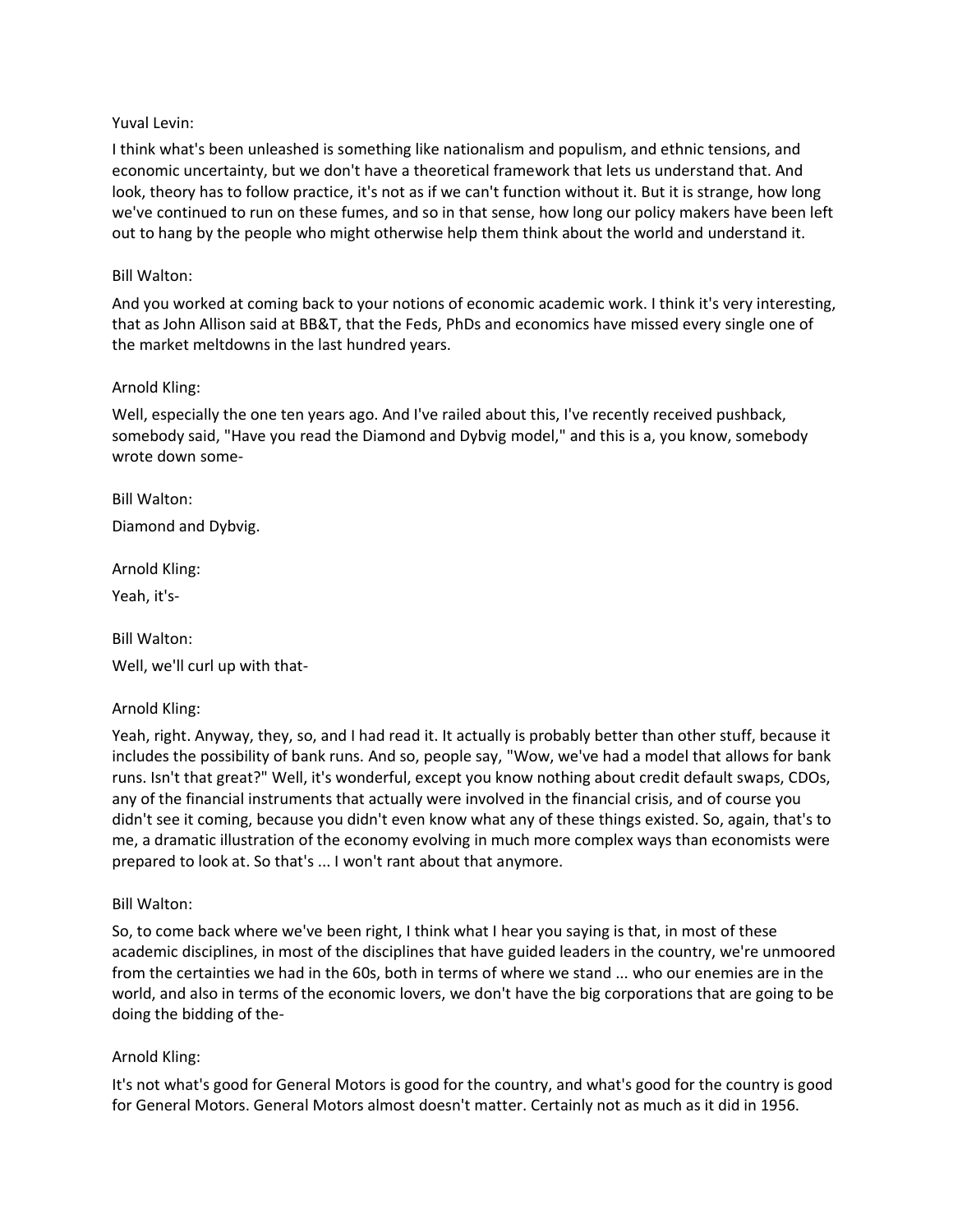So we're unmoored from the big ideas or ... or people ... got some guidance here, about where we think we can take this, I mean we've-

Yuval Levin:

I think the ... well in a sense Arnold's work points in this direction. I think the fact of fragmentation needs to be a place to start for social science, and the social science of fragmentation in different fields is not well developed. And if the-

Arnold Kling:

So, so, so-

Bill Walton: By fragmentation, we mean-

Arnold Kling:

But-

Yuval Levin:

I mean the breakdown of consolidated institutions and structures of society-

Arnold Kling:

But let's give an example-

Yuval Levin:

Yeah.

Arnold Kling:

We still use the term, "working class", "labor market"; there's no working class anymore. If somebody came down from Mars, and looked at our economy from ... fresh, they would never come up with the idea of working class. They would see this huge divergence in occupations, this extreme specialization, different people with different skill sets; there's not this big homogenous mass of people walking into assembly lines every morning. And, so that's a clear example of, you call it fragmentation, I call it disaggregation. Just, we have many different economies. We have different economies in different cities, different economies by different education classes, different economies by different industries, different economies even within industries by ... sort of well-run forward-thinking companies versus companies that are trying to hang on to older ways of doing things.

Bill Walton:

Well, since I come from the libertarian part of your Three Languages, sounds to me like it's a recipe for just, stop trying to guide things from Washington, shut most of it down, and let the private sector in civil society do its job. And civil society is something we ought to touch on.

Arnold Kling: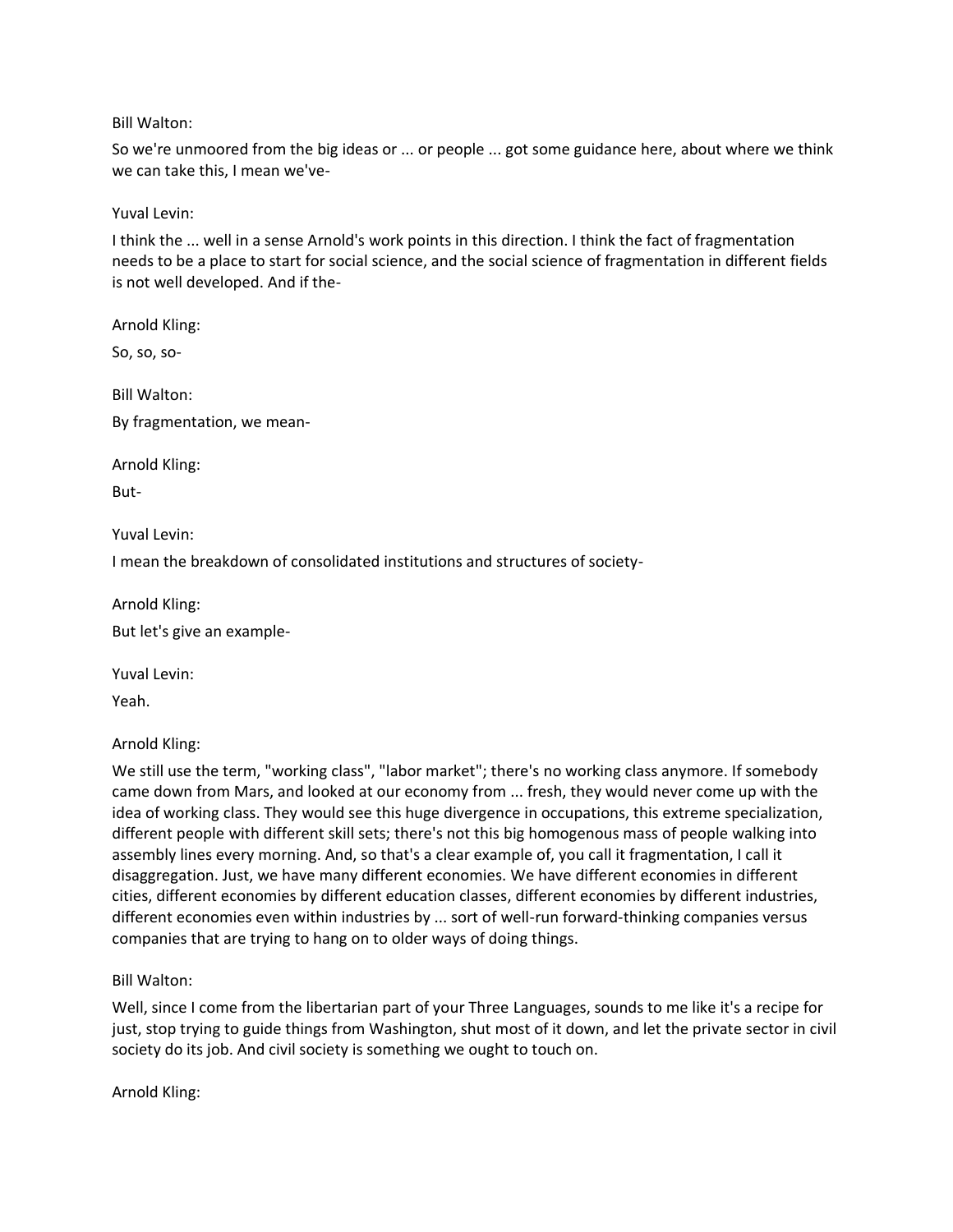Yup. Yup.

#### Bill Walton:

Because, I think, as you talk about it, the subsidiarity idea of getting problems solved closest to the ... where they exist, you're likely to end up with a better outcome.

#### Yuval Levin:

A multitude of circumstances should suggest a multitude of problem-solvers, rather than hoping that we finally find just the right MIT professor to figure out the health care system.

Bill Walton: We have Arnold! Yuval Levin:

Yeah.

Arnold Kling:

(Laughs)

Bill Walton:

(Laughs)

Yuval Levin:

Maybe the answer really is that this requires different kinds of solutions, and different kind of places. So, to me, absolutely, the challenge of fragmentation or disaggregation points in the direction of less aggregated solutions.

Arnold Kling:

Well, but let me push back because, I think the subsidiarity story is in some ways a form of nostalgia for when, sort of we had this Tocquevillian world of religious institutions, and clubs that incorporated in-

Bill Walton:

[communitarian 00:22:43], were barn-raising together, were-

Arnold Kling: Yeah.

Bill Walton:

Yeah.

Arnold Kling: So why isn't that just another form of nostalgia?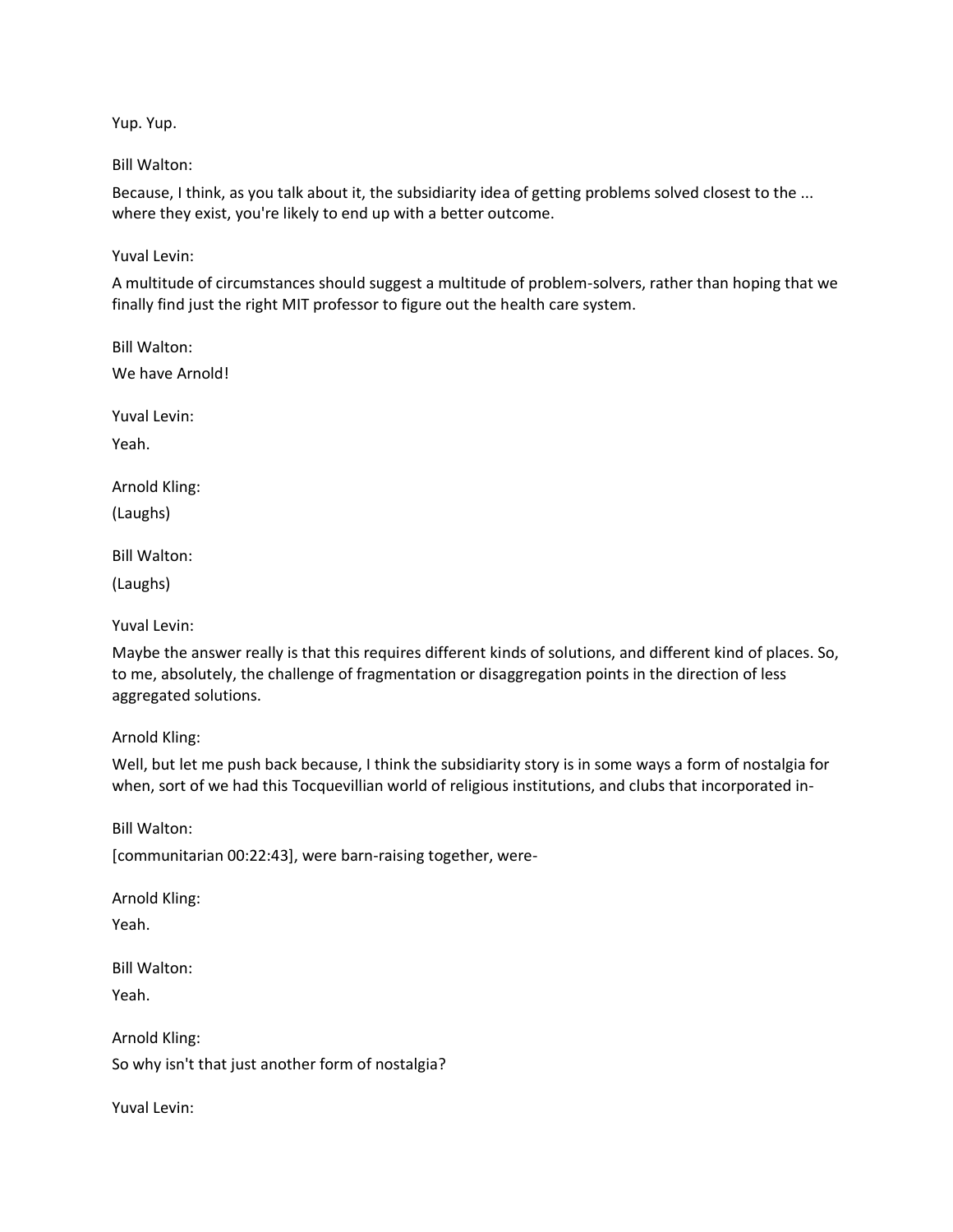Well, in some ways, America is more like that than it was in the mid-20th century, so there is some reason to look for ways in which we've dealt with immense diversity before. America in the 19th century, was very fractured and fragmented; its politics looked a lot like our politics. So there are reasons to look to that time, but I also think, looking to something more like subsidiarity from here, means looking to how we move forward from here to there, not backward. That is, it's about, it's more post-industrial than industrial, and the question is, how do we make our politics more like what works in our economic life and in other parts of our life, and in the 21st century what works tends to be customized and tends to operate by giving people choices and options rather than by giving them prefabricated solutions. And so it seems to me that this is a way of thinking about how to modernize our politics as much as it is a way of learning from our past.

## Bill Walton:

From my world of investing and business, particularly private equity venture capital, the businesses you want to invest in are the ones that are the most focused, highly specialized, in dealing with a specific problem, either good or service. And those are the ones that create little monopolies in their niche, because nobody else can do it better, faster, cheaper than they can. But that comes from intense specialization.

#### Bill Walton:

And yet, when we talk about these other ideas about not having a cohesive foreign policy or this sort of thing, I kind of lose where that would fit into our model here, but in economics in any case, I think you're arguing for radical disaggregation, decentralization of things.

Yuval Levin: Yeah. Bill Walton: Letting people solve these problems.

Arnold Kling: Yeah, but it's-

Yuval Levin:

Or it's possible, you know, the idea of subsidiarity is not just going down to the lowest level, but-

Bill Walton: Real, quick, for those of us that don't-

Yuval Levin:

-the lowest level is practical.

Bill Walton:

-that are new to that word.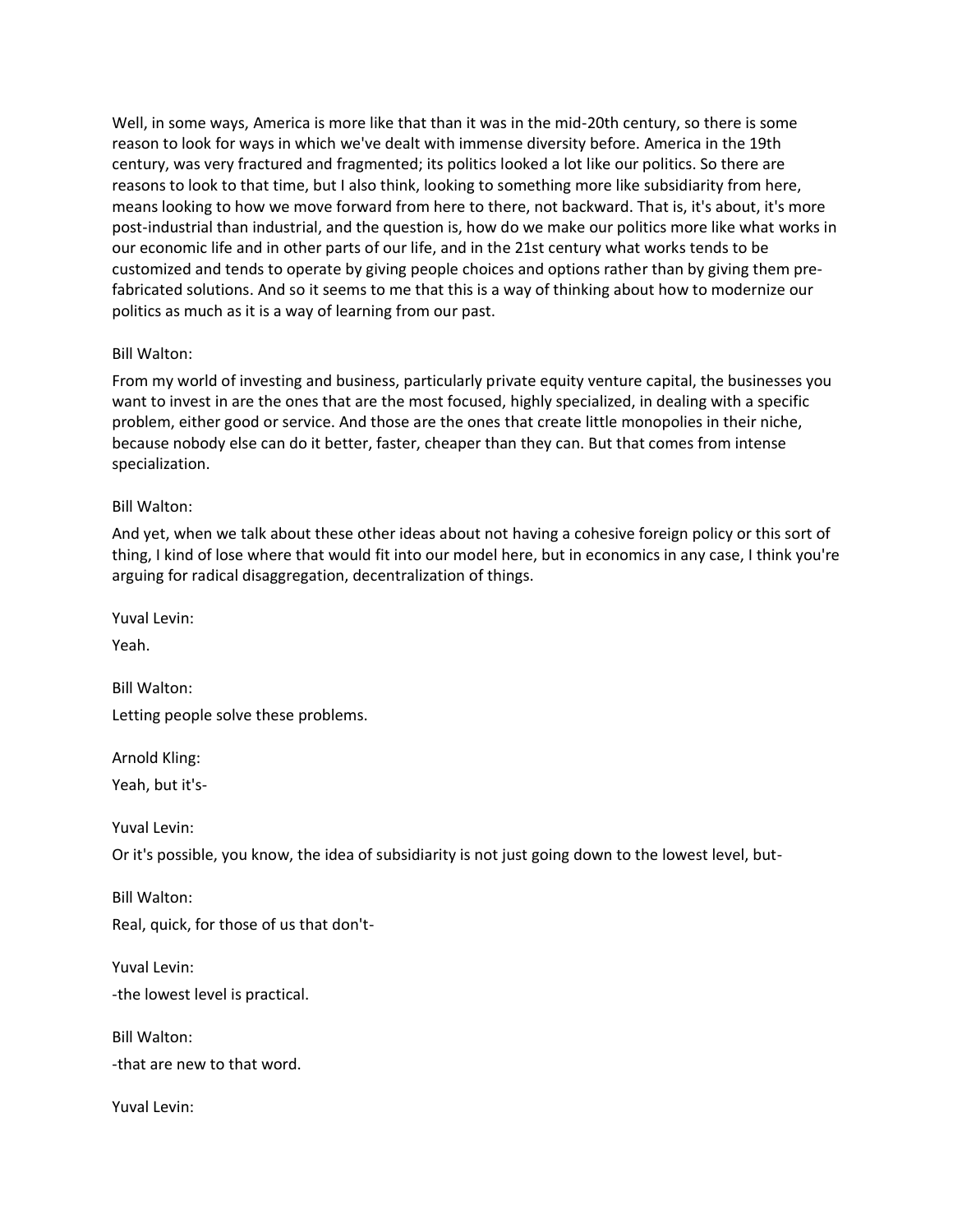Yeah, so-

Bill Walton:

Define subsidiarity.

# Yuval Levin:

Subsidiarity is really a word that's imported from Catholic social teaching more or less, but the idea is basically the power should reside as close to the level of the community as reasonable. So, it's not always go down to the lowest possible level, but, when confronted with the problem, think, "Could this be solved locally?" If it could be then it should be. If it can't be, then we have to think about higher levels of government or higher levels of solutions. But to have a preference for the local.

## Bill Walton:

Can we come back to the polarization, to the Three Languages, the issues that Arnold raised?

# Bill Walton:

I live in a rural county in Virginia. We have six thousand people. And we are divided pretty much in half, right and left. And there's some hard right and there's some hard left. And if you get people together at lunch, pretty quickly they'll start talking national politics, and then they hate each other. But then if you start talking about whether we need a bike trail or not, you really can't tell what their politics are, because they're into the local solution mode. And, is that what we're talking about?

## Yuval Levin:

Yeah, there are ways in which dealing with problems locally means being more practical about them. Ideology doesn't go away, and political differences don't go away, but you're forced to think about questions a little bit less abstractly, and you're forced to deal with people as human beings in front of you. And that does help some. Some of the problems we have with polarization, are about abstracting away from human beings, to these sorts of broad general ideas we have about other people. It's not always avoidable, but where it is avoidable, it's worth trying to avoid.

## Arnold Kling:

Just a random concern, we're thinking that it would be nice if politics would be more like other forms of life. And it seems like we're going in the other direction with people telling ... asking corporations to, you know, say what ... announce which side you're on on political issues. It's just ... I don't know. There's some-

## Yuval Levin:

I'm not saying things are going well Arnold, don't get me wrong.

Arnold Kling:

(Laughs)

Bill Walton:

(Laughs)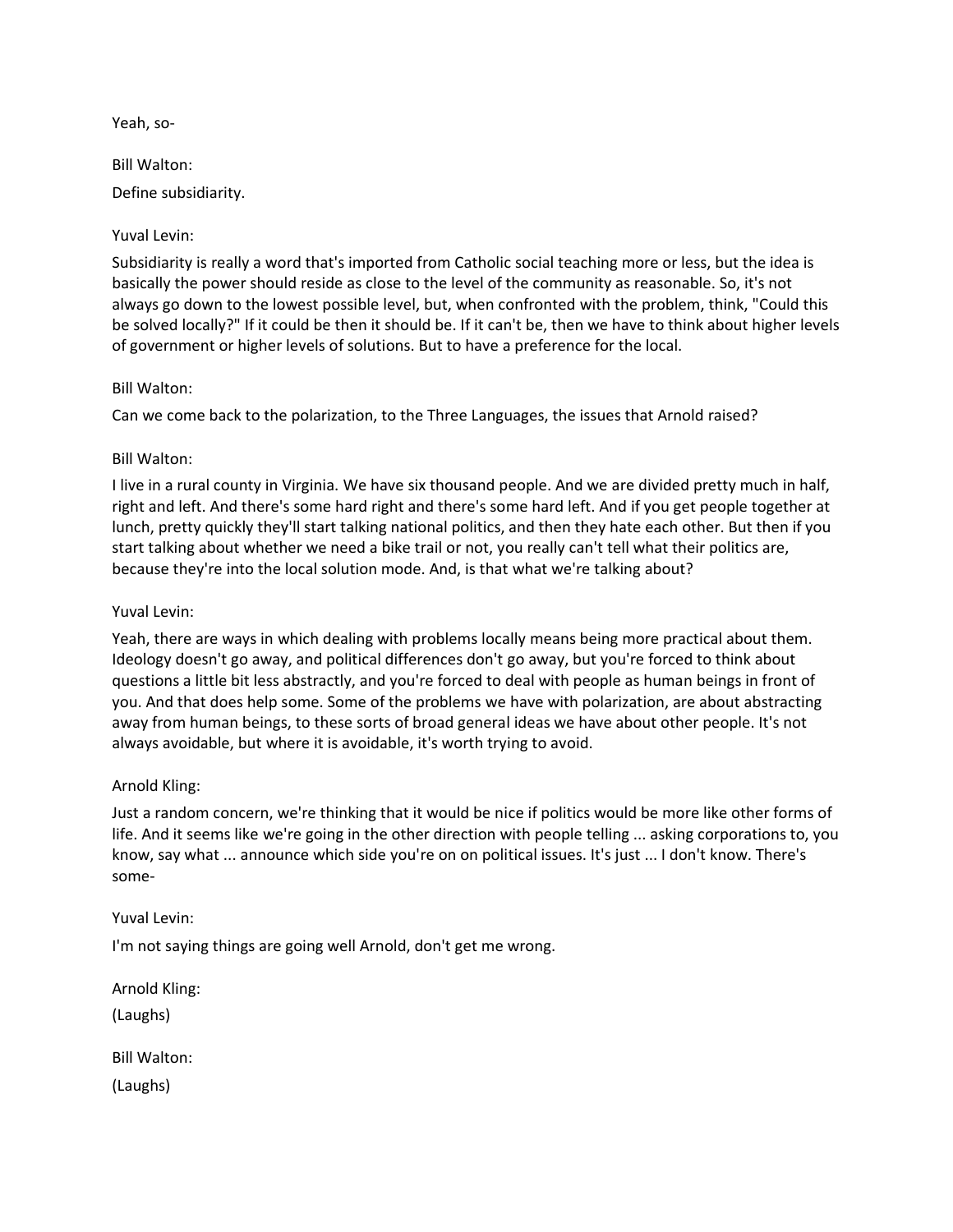Arnold Kling:

Well, how did we get-

Bill Walton:

I think we know the what. What we'd like ... I think what we might agree on is this decentralization, disaggregation solving ... how do we get there?

Yuval Levin:

Yeah.

Arnold Kling:

And how do we tamp down on the ... on this tendency to make things so political and get so wound up over it. I hope that we're just going through a period of learning how to deal with our new media. And people see something on Facebook, and they say, "Oh, I've got to jump on that, I've got to participate in that, I've got to ... sort of, like that or hate that." So, somehow, adjusting away from being sort of social media addicts to being like, community-oriented, would be a helpful change. But I don't know how we get from here to there.

Bill Walton:

Speaking of living in a rural county, we had a massive windstorm blew down trees. We were without internet for, I don't know, three, four days.

Arnold Kling: Oh. Yuval Levin: Sounds great. Bill Walton: It was great! (Laughs) Yuval Levin: (Laughs) Arnold Kling: (Laughs) yeah.

Yuval Levin:

Yeah. I do think, putting it in terms of adjusting to this new reality is probably right, or at least is the hopeful way to think about it. Which is to say, we're ... getting used to dealing with new tools and with new media. And, at this point, we have not found quite the right balance, and quite the right way, and we're letting the tools we have distract us, or misshape our interactions with one another. And among other things, we're mistaking the expression of opinion for engagement and activity, so that, you just kind of put something out there and people respond with a thumbs-up or a thumbs-down, or you know,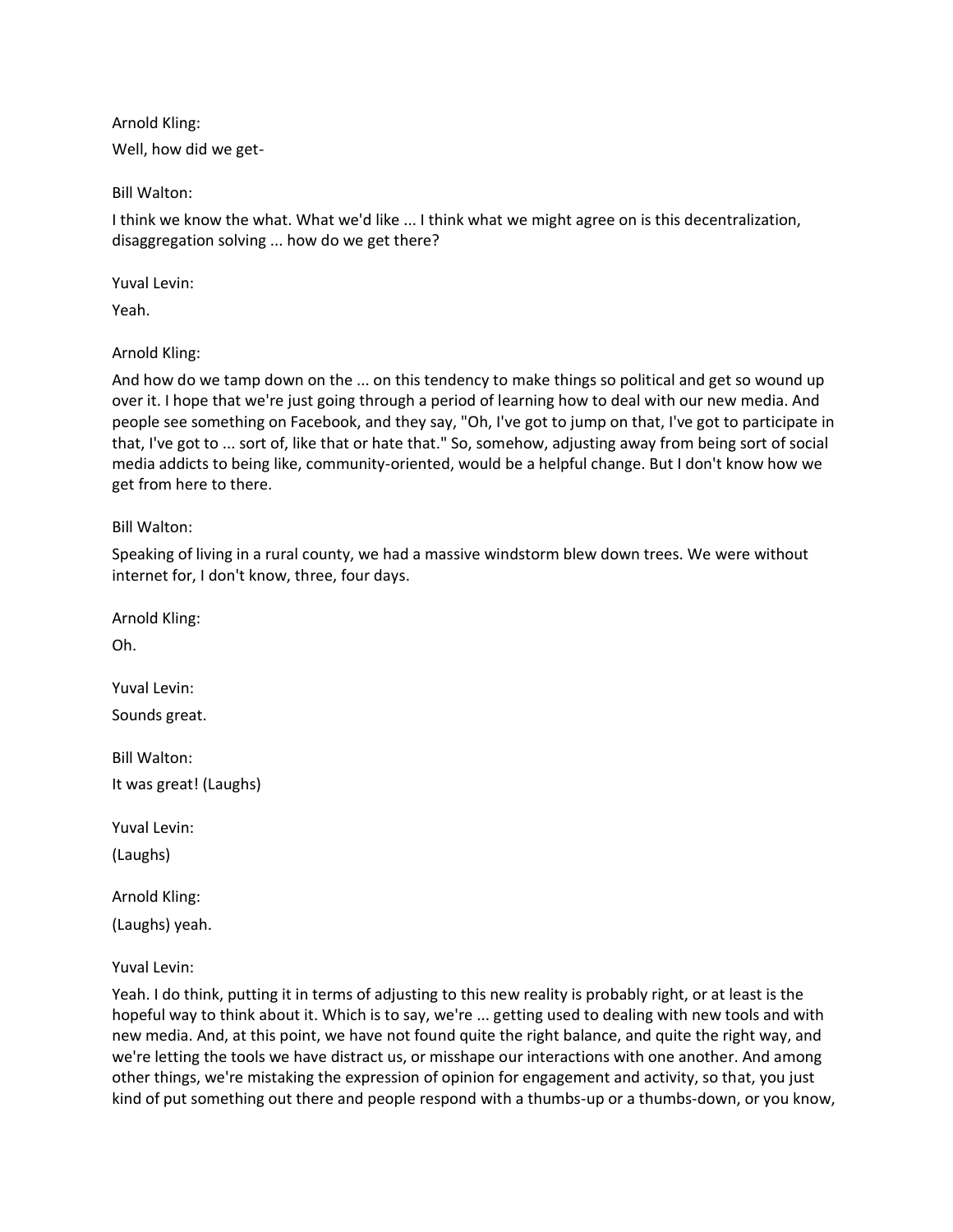somebody sends around some statement of outrage about something that happened, and you like it on Facebook and you feel like you've done something. That's just a mistake about whether you've done something or not. But it channels the energy that might go into actual civic activity, into something that's a lot less than civic activity. I hope that that's something that we, kind of learn our way out of over time, but obviously it's hard to say.

#### Bill Walton:

When we say, "we," who do we mean by "we"? I mean, that's the ... as a public policy guy, explain to me who the "we" is. It's [crosstalk 00:28:59] bring this about.

#### Yuval Levin:

Well, look, it ... first and foremost, it's just each of us as a citizen.

#### Bill Walton:

It dawns on us that we've got to change.

#### Yuval Levin:

It dawns on us that we're not happy with the status quo. I don't think any of us are too far from that realization. People are not happy with the status quo. And so the question is, "What can be done that's different, and how can it help us get out of the frustration that we're feeling?" It would take some leadership, it would take someone saying, "Maybe if we try to address this problem at the state level, at the local level," or maybe just saying you're angry on Twitter isn't actually anything. But, you know, who is it that ought to change? I think in a free country, it's you. It's me.

## Arnold Kling:

Yeah, I'd say the same thing, that you start with yourself and look at what you're doing. Is it constructive, are you ... do you feel like you're solving the problems in your own life, and if you're not even solving the problems in your own life, then probably you're not going to be solving other people's.

#### Bill Walton:

Well, I've written on my website that I don't believe my view is 95% of the problems we face in life cannot be solved through politics.

Yuval Levin:

Yeah.

## Bill Walton:

It's got to be solved through everything else; family, vocation, taking care of your health, things like that. Yet, we seem to spend 95% of our time on the 5% thing that we can't really do much about anyway.

Yuval Levin:

Yeah. Well, I hope most people don't spend as much time on politics as I do, but-

Arnold Kling: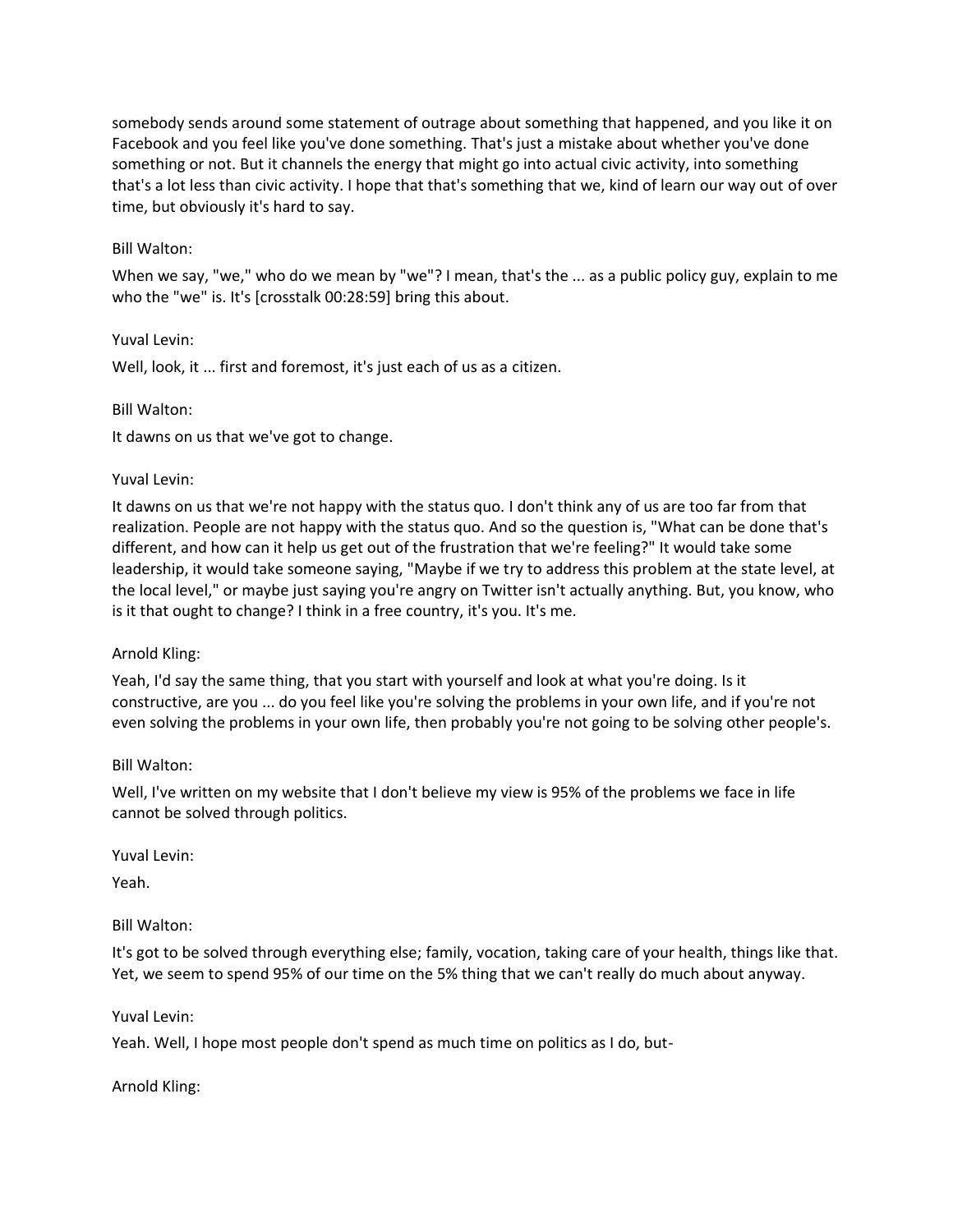I was just looking at-

Yuval Levin:

Yeah! I know right! It's hard for me to make this complaint because I kind of chose to be here, I don't really-

# Arnold Kling:

Yeah.

# Yuval Levin:

Look, I agree. I think that it is in some ways also a function of our kind of, media environment that we are constantly flooded with news that demands our attention and reaction about national politics. That's not everybody's experience. But it is a lot of people's experience, and especially in this kind of moment. Again, I think the sheer fact that people are not simply satisfied with how this is going, suggests that there's at least an opening for different ways of thinking about how to solve both our own problems, our community's problems, ultimately our country's problems, that aren't simply politics broadly understood. I think there is an openness for that. There's a demand, but there is a shortage of supply, and that should look like an opportunity to people in public life.

# Arnold Kling:

I guess one vision I have, is that, is a media that is not advertising-driven. Because I think that creates a lot of pathologies, because they ... in order to get ... because you're advertising-driven, you need to get people to pay attention, and in order to get people to pay attention, you've got to feed outrage. And so maybe if ... business models evolved differently, and I think for a variety of reasons, people are getting a little, or more than a little frustrated with the advertising model that's behind Google and Facebook, that they ... that they see that the adverse incentives that that creates, and that may at some point create an opportunity for somebody to come into that ... to use the term, "space," to go into those businesses with a different model, and appeal to people and draw some people away from that, and get away from those.

# Yuval Levin:

It is worth saying, we're early in the kind of, new-media world. And it may be that this just isn't how things settle down, and that this is not the sustainable model. We are adjusting to a new set of arrangements.

# Yuval Levin:

I can see, I mean, you know, I hire people out of college just about every year to work at National Affairs, and I can just tell you, over the last few years, that what you find when you look at people's social media presence when you're considering them for a job, has changed for the better dramatically in the last few years, as people have become aware that what they put out there is ultimately going to be looked at by other people when they're adults. And it's something that ... as if they just didn't know ten years ago, and now they do. And that's the kind of social learning that I would like to think happens on a broader scale in our society.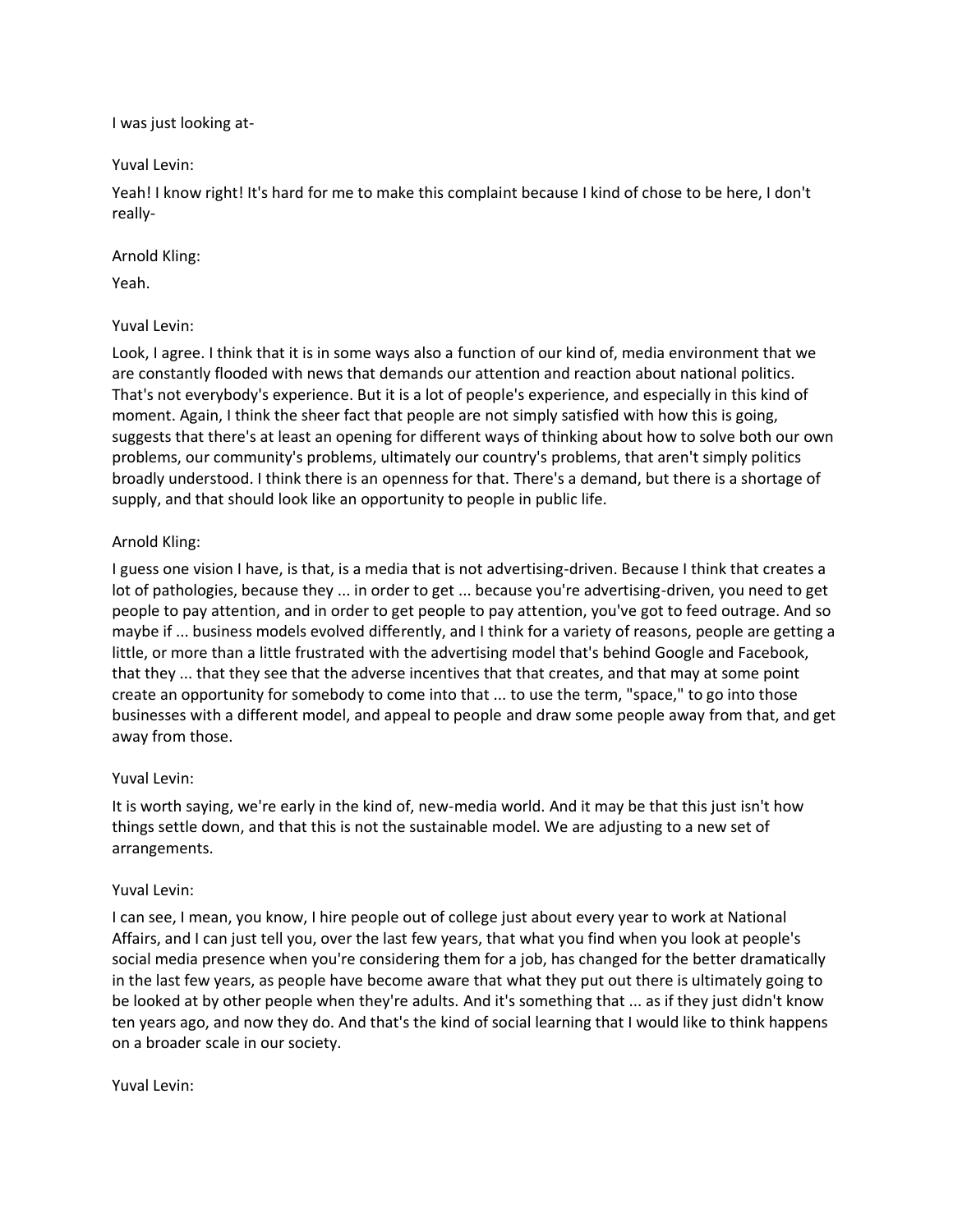There are all kinds of things that ... ways that we use social media and other new media now, that, you know, if they don't work for us, we may just end up changing them.

Bill Walton:

Well, I worked in the Trump transition, and watched people try to get jobs in the Trump administration, and not surprisingly, our President who does understand tweeting, first thing they looked at was the social media history of every single wannabe, and in many cases it wasn't a good record, and they didn't end up with a job. But then-

Yuval Levin:

Yeah.

Bill Walton:

You know.

#### Yuval Levin:

I think college kids are more aware of that now than they used to be, because they're just told it. They, you know, it wasn't as obvious a few years back.

#### Bill Walton:

Well, we're wandering into ... we could go ... you guys, we could probably cover every topic on the planet. Let's bring this back to where we started with the languages and the fractured republic. Give me some reason for optimism about where we can start communicating with each other.

## Yuval Levin:

Well, so optimism, I don't really quite believe in optimism, I believe in hope. You know, optimism is just expecting good things to happen, and it's ... I wouldn't do that. But, hope is the belief that the resources are there for good things to happen. Hope drives you to act, and I think there are a lot of reasons for hope.

## Yuval Levin:

I think first of all, all the things we complain about, about how America's changed over the past half century or so, are the opposite sides of the coin of things that have been good, and how America's changed. We are a more dynamic country, we have more options in every realm of life. It gives us a lot of strengths. And we should be grateful for those.

## Yuval Levin:

And, I also think, again, the sheer fact that we are not satisfied with how things are going in our politics, means that there is a demand out there for ways of doing better. So, I don't think that we just remain in this phase of dissatisfied frustration. I think we're going to see various kinds of ideas get thrown up against the wall; some of them are going to be very bad, but they're not all going to be very bad. This is a country that is inventive in times of trouble, and I don't think that's changed. So I am hopeful.

Arnold Kling:

And I-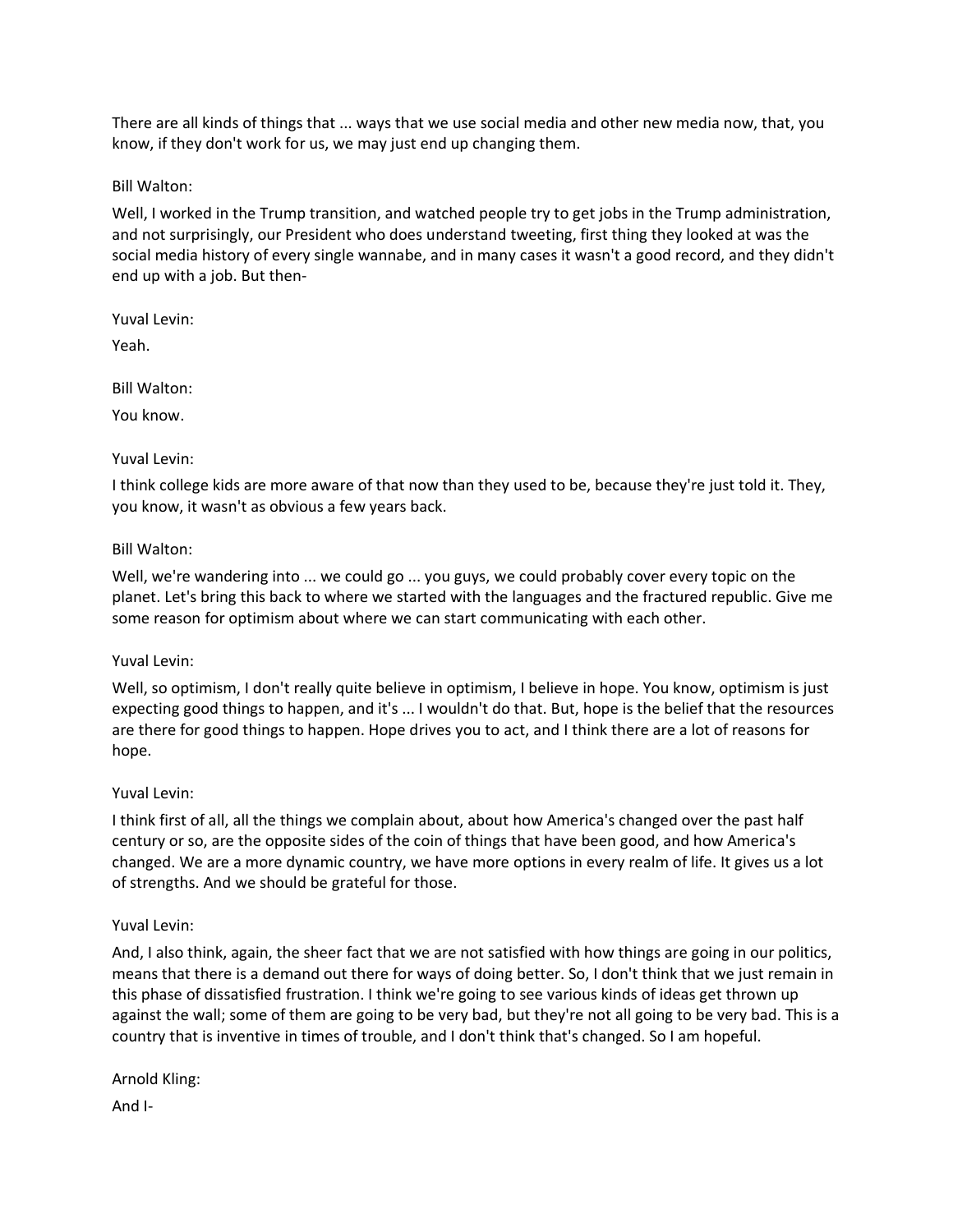And we're going to read about these in National Affairs.

Yuval Levin:

Absolutely.

Bill Walton: Okay. Arnold?

Yuval Levin:

I think, my hope for optimism comes from some of the feedback I've been getting for the Three Languages book, which is, I think there are lot of people, I'd almost call them the silent majority, who are not as polarized, who are not as ideologically committed, and who are willing to see the other side. So I think there is a demand out there for some people with ... for some moderation. And it'll be interesting to see whether that manages to manifest itself in politics, or whether the primary system in the other things keep it from happening. But, I think there are a lot of people who want peace and not civil war, and sometimes ... and I think that's true in places that even have wars. Most of the people don't really want them. So, you can't count on the fact that most people are ... want peace, to generate peace, but it does give you hope.

## Bill Walton:

I agree. And I can't recommend enough that everyone ... er, you, you my audience, pick up a copy of The Three Languages Of Politics, and The Fractured Republic, because what they both do, they're both very interesting in terms of breaking down paradigms, and breaking down how you think about things, and I think that's the first step to the kind of things that we're ... we want to achieve. So thank you. Both of you.

Yuval Levin:

Thank you.

Arnold Kling:

Thank you.

Bill Walton:

Arnold, where can you be reached? arnoldkling.com?

Arnold Kling:

That's the best place. You start there.

Bill Walton:

Yuval?

Arnold Kling:

I'm at the Ethics and Public Policy Center, so eppc.org is a good place to find me.